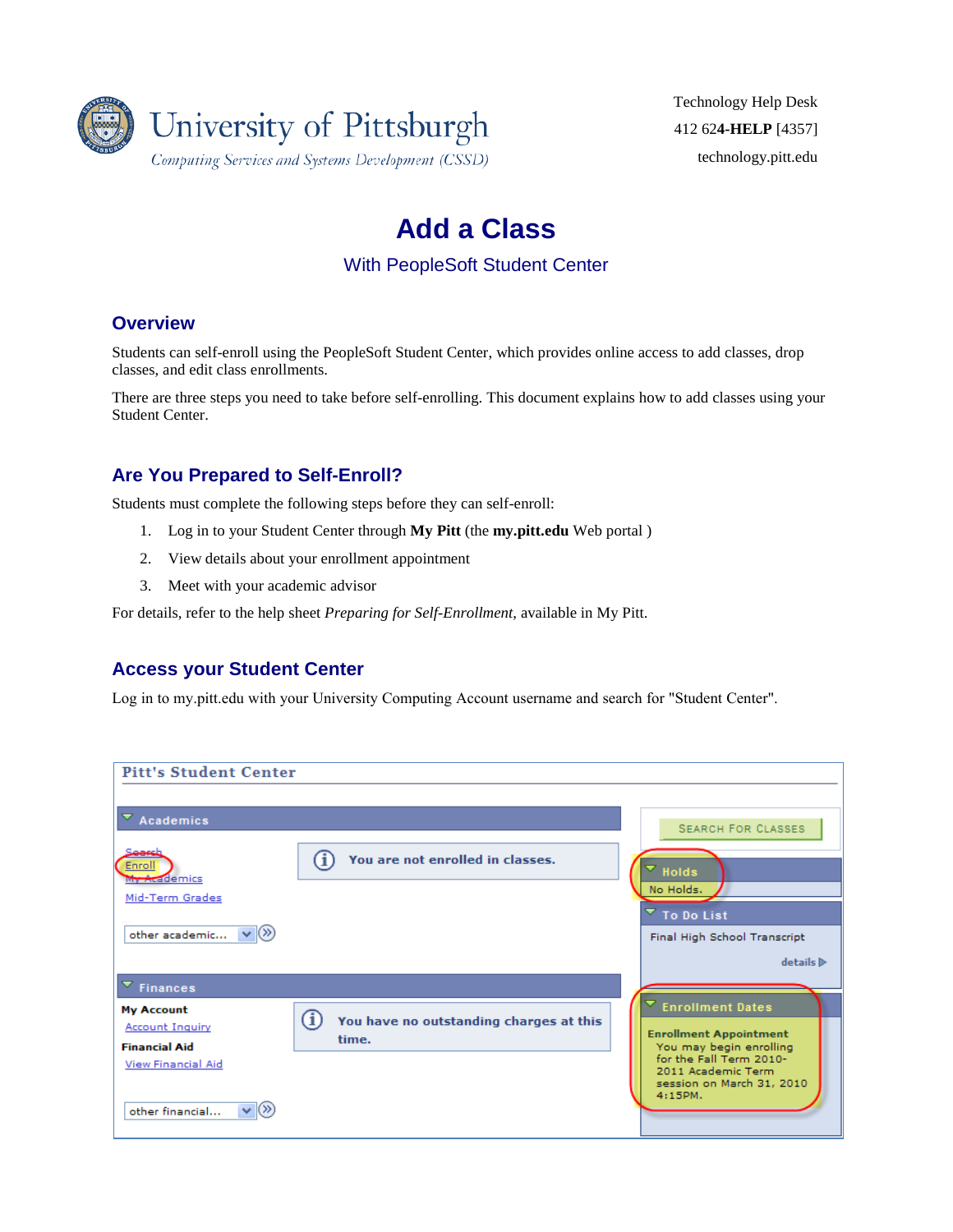#### *Student Center Items*

Just before the add/drop period for each term begins, these items will display in your Student Center to help you prepare for online self-enrollment:

- Academic Advisement Required **Hold**. Students who have an **advisement** (ADV) **hold** placed on their student record will see an "Academic Advising Required" hold displayed at the top right of the **Student Center**. You must meet with your academic advisor to have this hold removed before you can register for classes.
- Enrollment Appointment. The start date of your **enrollment appointment** displays on the right side of your Student Center. Once your appointment begins, you can continue self-enrolling through the add/drop period.



**Note: To prevent delays in your ability to self-enroll, arrange to meet with your academic advisor** *before* **your enrollment appointment begins.**

• Enroll Link. This link displays at the top left of your Student Center below **Academics**. After you have completed the self-enrollment preparation steps, you will use this link to register for classes.

### **Add a Class Overview**

Self-enrollment enables students to add, drop, and edit class enrollments. From your Student Center, click the **Enroll** link.

| Search                   | Enroll |      | <b>My Academics</b> |
|--------------------------|--------|------|---------------------|
| my class schedule<br>add | drop   | edit | term information    |

### **Term Selection**

If this is your first term of enrollment, the system will select your admit term for you as the term for which you will enroll. In this case, skip to the next section: **[Steps to Add a Class](#page-1-0)**.

When this is not your first term of enrollment, you are presented with a term selection page. Select the **term** for which you wish to enroll, and then click **Continue**.

<span id="page-1-0"></span>

| <b>Add Classes</b>                 |               |                          | Ε |
|------------------------------------|---------------|--------------------------|---|
| <b>Select Term</b>                 |               |                          |   |
|                                    |               |                          |   |
| Select a term then click Continue. |               |                          |   |
| <b>Term</b>                        | Career        | <b>Institution</b>       |   |
| <b>Ball Term 2010-2011</b>         | Undergraduate | University of Pittsburgh |   |
| Spring Term 2010-2014              | Undergraduate | University of Pittsburgh |   |
|                                    |               |                          |   |
|                                    |               | CONTINUE                 |   |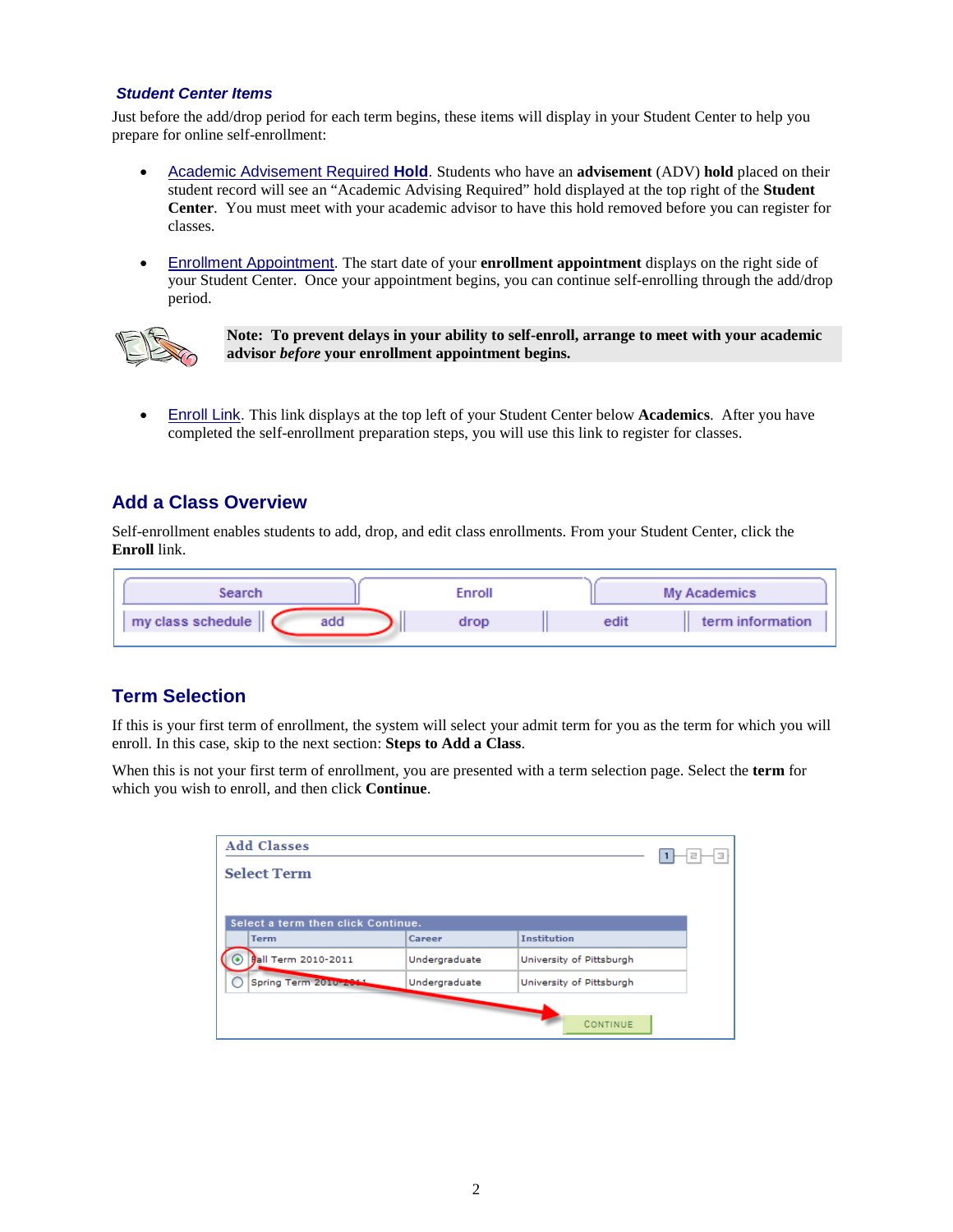# **Steps to Add a Class**

Once a term has been selected, add your first class. This procedure involves three steps:

- 1. [Add classes to your enrollment shopping cart.](#page-2-0)
- 2. [Review and confirm your cart.](#page-4-0)
- 3. [Accept the terms and finish enrolling.](#page-4-1)

# <span id="page-2-0"></span>**Step 1—Add a Class to Your Shopping Cart**

The **Select Classes to Add** page displays after you have selected your term. Use the top half of this page to add classes to your enrollment shopping cart and the bottom part of the page to view classes that you are already enrolled in for the selected term.

1. Enter the **class number** or click **Search** to find an appropriate class number.



**Note:** *For more instructions on using Class Search, refer to the Searching for Classes and Course Information Online help sheet. Click Learn More just below the Student Center link.*

| <b>Enter class number</b>                                                                                 | <b>Use Class Search</b>                                                                                                                                                                                                                                                                               |
|-----------------------------------------------------------------------------------------------------------|-------------------------------------------------------------------------------------------------------------------------------------------------------------------------------------------------------------------------------------------------------------------------------------------------------|
| If you know it                                                                                            | To find a class number                                                                                                                                                                                                                                                                                |
| <b>Enter Class Nbr</b><br>enter<br>12534<br>Action<br>Enter the class number.<br>a.<br>Click Enter.<br>b. | <b>Find Classes</b><br>Class Search<br>search<br>Action<br>Click Search.<br>a.<br>Find a class number by course subject, campus, etc.<br>b.<br>Click Select Class. The system will populate that class<br>$C_{\star}$<br>number in the Enter Class Number field (at left).<br>Then press Enter.<br>d. |

If you are enrolling in a group of classes (such as a lecture-recitation combination), enter the **class number for the lecture** in the class number field or select the **lecture portion** of the class from the Class Search results list.



**Note:** *Class numbers are five digits in length and are recycled each term. For example, 12534 represents a Math 1180 class. However, that same class number was used by the previous fall term for a Statistics 0200 class.*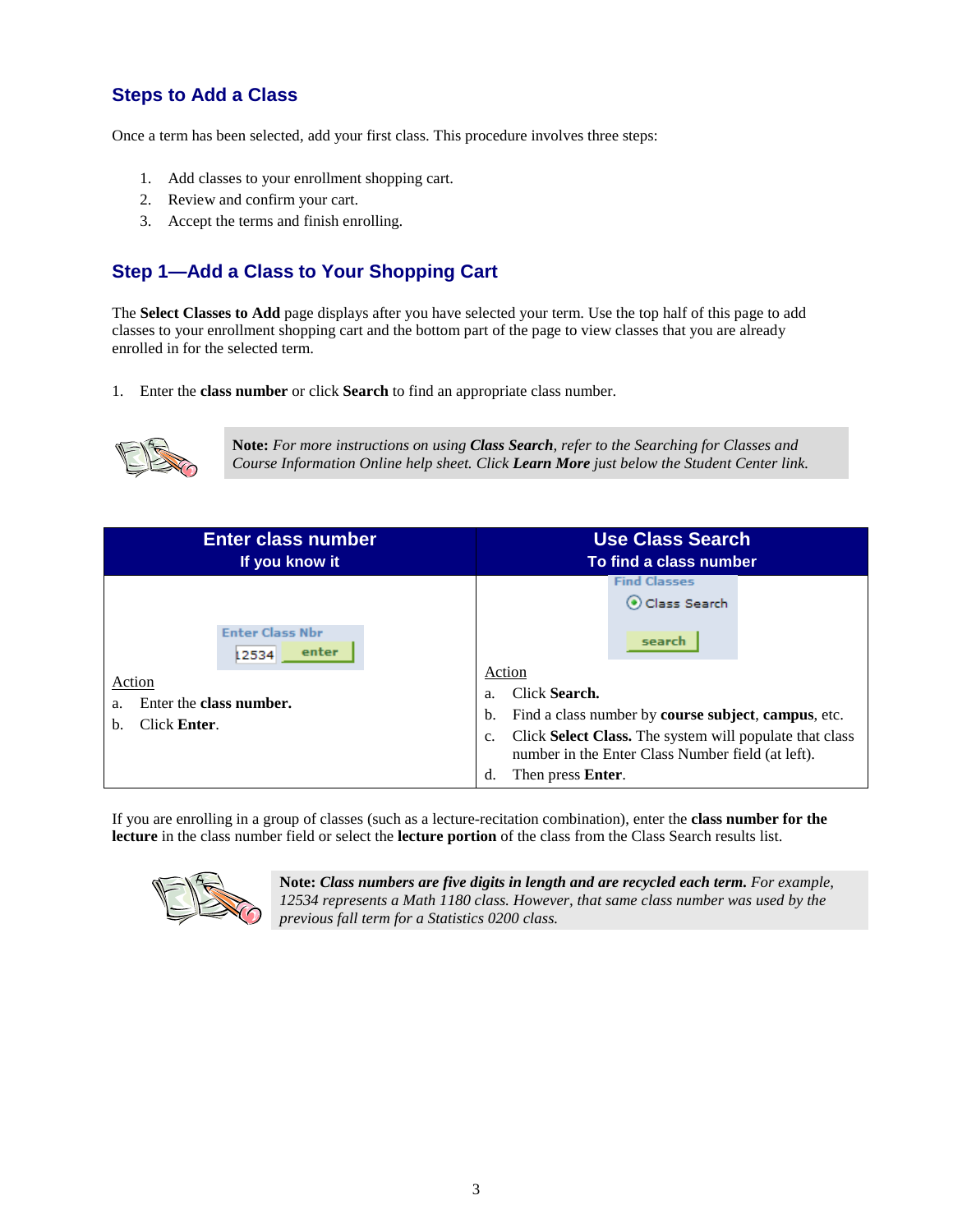2. If a related class is available (optional or required), you are presented with the Related Classes page. Select a related class for each type (such as a lab and a recitation). Then click **Next**.

|                     |                | <b>CHEM 1420 - PHYSICAL CHEMISTRY 2</b>                    |                                 |                                    |               |
|---------------------|----------------|------------------------------------------------------------|---------------------------------|------------------------------------|---------------|
| Lecture selected:   |                | Section 1040<br>MoWeFr 10:00AM - 10:50AM A221 Langley Hall |                                 |                                    |               |
|                     |                |                                                            |                                 | $\Box$ Closed<br>Open              |               |
|                     |                | <b>Select Recitation section (Required):</b>               |                                 |                                    |               |
| Class<br><b>Nbr</b> | <b>Section</b> | Schedule                                                   | Room                            | <b>Instructor</b>                  | <b>Status</b> |
| 11970               | 1050           | Tu 11:00AM -<br>11:50AM                                    | 123 Victoria<br><b>Building</b> | D. Pratt                           |               |
|                     |                |                                                            | <b>View All Sections</b>        | $1$ 1 of 1 $\vert$<br><b>First</b> | ∃ Last        |
|                     |                |                                                            |                                 | CANCEL                             | <b>NEXT</b>   |

3. Depending on how the class is set up, the Enrollment Preferences may include options to enter a class **permission number** or select a **grading** option, **units** (credits) option, and/or independent study **instructor**.

| <b>Permission Nbr</b> |              |
|-----------------------|--------------|
| Grading               | Letter Grade |
| <b>Units</b>          | 3.00         |
|                       |              |

| <b>Permission number</b> | If permission is required, enter the Class permission number. Class permission is<br>required to enroll in any class that is outside a student's career of study, is closed, is<br>restricted, or requires department or instructor consent. |
|--------------------------|----------------------------------------------------------------------------------------------------------------------------------------------------------------------------------------------------------------------------------------------|
| Grading                  | If the class has a grade option available, then you may select your option using the drop-<br>down menu. This should only be done after consulting with your advisor.                                                                        |
| <b>Units</b>             | If this class is a variable credit class, you will have the option of selecting the number of<br>credits using the drop-down menu. Determine the appropriate credits with your class<br>instructor.                                          |
| <b>Instructor</b>        | If multiple instructors are available, please select your instructor from the drop-down<br>menu.                                                                                                                                             |

- 4. Click **Next** to add the class to your enrollment shopping cart.
- 5. Repeat these steps to add more classes. When you are finished, continue.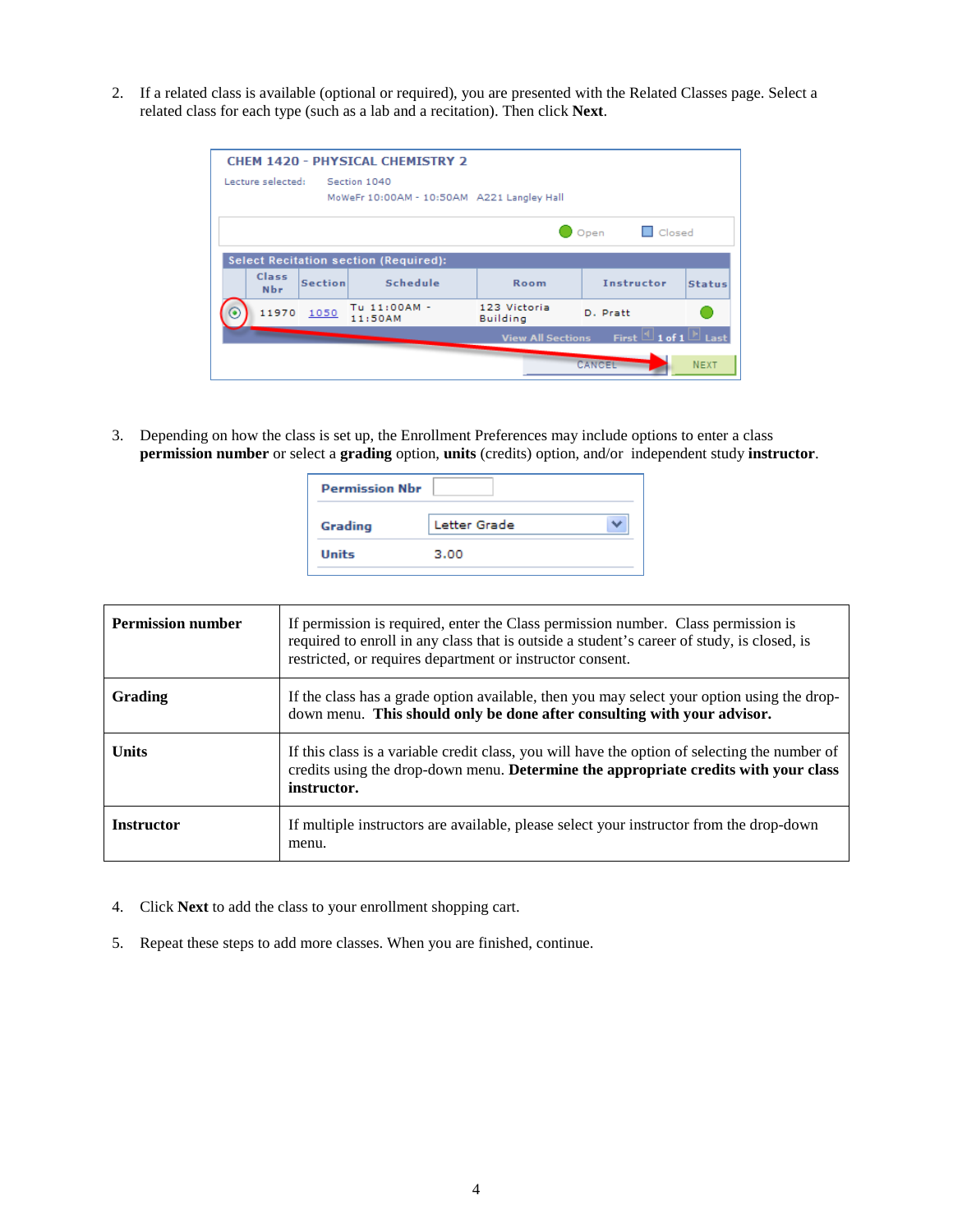### <span id="page-4-0"></span>**Step 2—Review and Confirm Your Cart**

Review the classes listed in your shopping cart. To remove a class, click the **trashcan .** To add another class, repeat step one on the previous page. When you are finished reviewing the cart, click **Proceed to step 2 of 3** to confirm all of the classes in your cart.

|               |                                                 | Fall Term 2010-2011 Shopping Cart |                              |                          |      |                        |
|---------------|-------------------------------------------------|-----------------------------------|------------------------------|--------------------------|------|------------------------|
| <b>Delete</b> | <b>Class</b>                                    | Days/Times                        | <b>Room</b>                  | <b>Instructor</b>        |      | <b>Units Status</b>    |
| ⋔             | <b>BIOSC</b><br>0150-1030                       | MoWe 6:00PM -<br>7:15PM           | L9 Clapp Hall                | L. Daniels,<br>L. Thomas | 3.00 |                        |
|               | (10528)<br><b>BIOSC</b><br>0150-1050<br>(11932) | Tu 4:00PM -<br>4:50PM             | A224 Langley<br>Hall         | L. Daniels               |      |                        |
| fi            | <b>ENGCMP</b><br>0150-1060<br>(15286)           | MoWeFr<br>$11:00AM -$<br>11:50AM  | 314 Cathedral<br>of Learning | Staff                    | 3.00 |                        |
| fi            | MATH<br>1180-1030<br>(12534)                    | MoWeFr 9:00AM<br>$-9:50AM$        | 302 Bellefield<br>Hall       | P. Faculty               | 3.00 |                        |
|               |                                                 |                                   |                              |                          |      |                        |
|               |                                                 |                                   |                              |                          |      | PROCEED TO STEP 2 OF 3 |

## <span id="page-4-1"></span>**Step 3—Register and Agreement to Pay**

The third and final step in the Add a Class process is to review the promissory note and complete your class registration(s). Here is a copy of the note text that will appear on this page:

Once I register for a course, I become responsible for payment of the resulting tuition, fees and other associated financial obligations. By proceeding with my registration, in exchange for being permitted to register for and attend classes, I am entering into a Promissory Note ("Agreement") with the University obligating me to pay all outstanding monies owed to the University not paid by loans, scholarships, grants and/or other payments. Payments are due by the due date displayed in each Electronic Bill posted for me in PittPAY.

Should I fail to pay any outstanding balances in full when due, I agree that a monthly \$50 late fee will be assessed to my balance. I further agree that should my account become delinquent, the University will assess a collection fee of \$100 and may withhold future registration or schedule adjustments, the awarding of any degree(s) or diplomas, and/or grades and official transcripts. Further, if I am delinguent, the University may pursue litigation against me, transfer my account to a collection agency and/or report any delinquency to credit bureau(s). In addition to my balance, I agree to pay the University's costs and fees, including attorneys' fees, incurred in any litigation or collection activity resulting from my failure to pay under this Agreement.

My withdrawal effective date, if any, will determine the amount of credit that I may be eligible to receive pursuant to University policy 09-05-08 Termination of Registration, and the Resignation and Title IV Refund Policy links found at http://bc.pitt.edu/students.

I have read this Agreement and understand it. By clicking the ACCEPT TERMS AND REGISTER button, I affix my electronic signature, consent to this Agreement and agree to pay the University my outstanding balance, plus fees and costs as set forth above.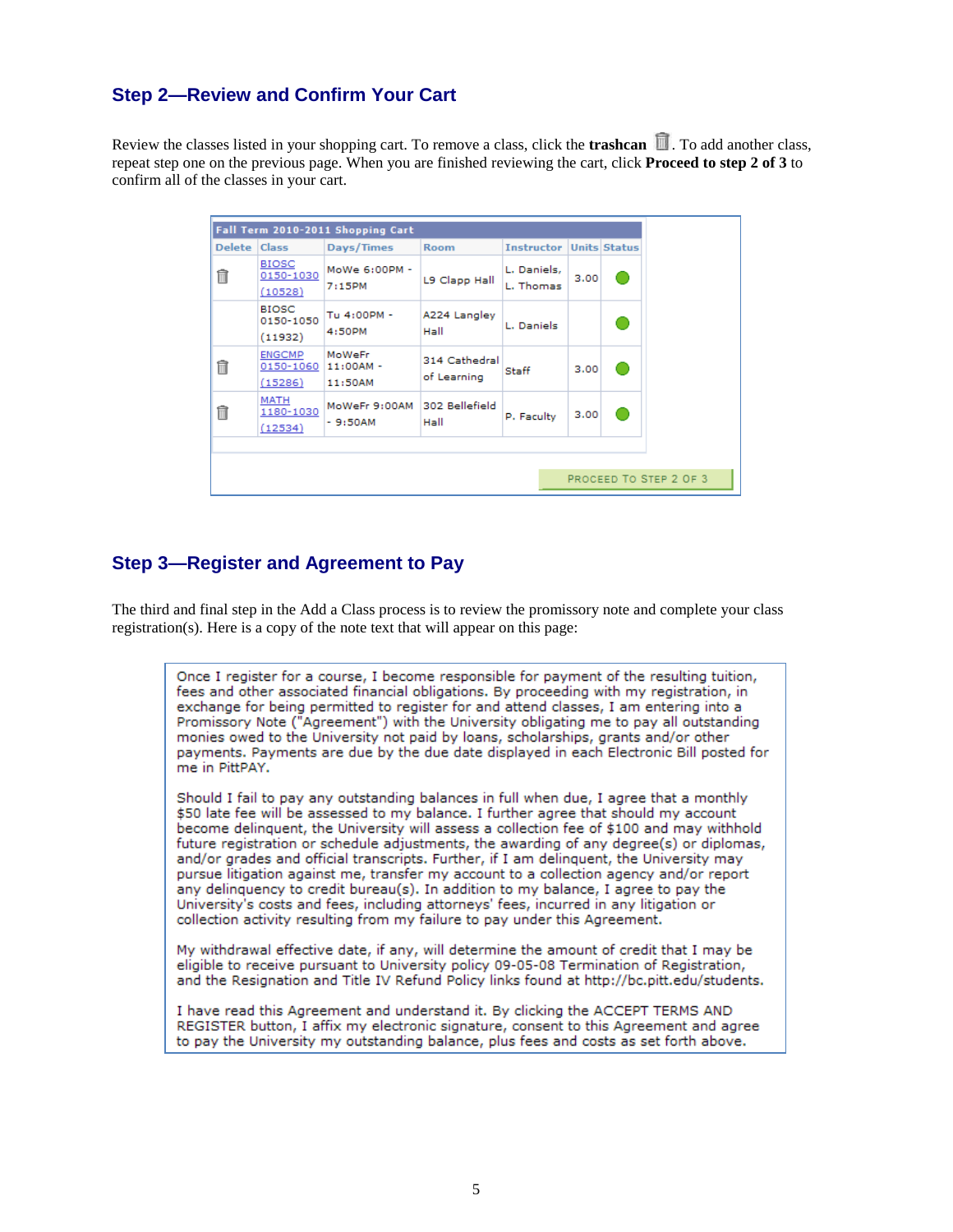### 1. Click **Accept Terms and Register**.

| <b>Closed</b><br>Open<br>Class<br>Days/Times<br><b>Instructor Units Status</b><br><b>Description</b><br><b>Room</b><br><b>FOUNDATIONS</b><br>BIOSC 0150-1030<br>MoWe 6:00PM -<br>L. Daniels,<br>L9 Clapp Hall<br>3.00<br>OF BIOLOGY 1<br>L. Thomas<br>(10528)<br>7:15PM<br>(Lecture)<br><b>FOUNDATIONS</b><br>BIOSC 0150-1050<br>Tu 4:00PM -<br>A224<br>OF BIOLOGY 1<br>L. Daniels<br>(11932)<br>4:50PM<br>Langley Hall<br>(Recitation)<br>314<br><b>WORKSHOP IN</b><br>MoWeFr 11:00AM<br>ENGCMP 0150-1060<br>Cathedral of<br>Staff<br><b>COMPOSITION</b><br>3.00<br>(15286)<br>$-11:50AM$<br>(Seminar)<br>Learning<br>302<br>MoWeFr 9:00AM -<br>MATH 1180-1030<br>LINEAR ALGEBRA<br><b>Bellefield</b><br>P. Faculty<br>3.00<br>(12534)<br>1 (Lecture)<br>9:50AM<br>Hall | Fall Term 2010-2011   Undergraduate   University of Pittsburgh |        |          |                                  |  |
|--------------------------------------------------------------------------------------------------------------------------------------------------------------------------------------------------------------------------------------------------------------------------------------------------------------------------------------------------------------------------------------------------------------------------------------------------------------------------------------------------------------------------------------------------------------------------------------------------------------------------------------------------------------------------------------------------------------------------------------------------------------------------|----------------------------------------------------------------|--------|----------|----------------------------------|--|
|                                                                                                                                                                                                                                                                                                                                                                                                                                                                                                                                                                                                                                                                                                                                                                          |                                                                |        |          |                                  |  |
|                                                                                                                                                                                                                                                                                                                                                                                                                                                                                                                                                                                                                                                                                                                                                                          |                                                                |        |          |                                  |  |
|                                                                                                                                                                                                                                                                                                                                                                                                                                                                                                                                                                                                                                                                                                                                                                          |                                                                |        |          |                                  |  |
|                                                                                                                                                                                                                                                                                                                                                                                                                                                                                                                                                                                                                                                                                                                                                                          |                                                                |        |          |                                  |  |
|                                                                                                                                                                                                                                                                                                                                                                                                                                                                                                                                                                                                                                                                                                                                                                          |                                                                |        |          |                                  |  |
|                                                                                                                                                                                                                                                                                                                                                                                                                                                                                                                                                                                                                                                                                                                                                                          |                                                                |        |          |                                  |  |
|                                                                                                                                                                                                                                                                                                                                                                                                                                                                                                                                                                                                                                                                                                                                                                          |                                                                | CANCEL | PREVIOUS | <b>ACCEPT TERMS AND REGISTER</b> |  |

#### 2. Check the status of each class.

a. A **green checkmark** means that you have successfully enrolled.

| <b>Add Classes</b> |                                                                                                                                                                                |               |
|--------------------|--------------------------------------------------------------------------------------------------------------------------------------------------------------------------------|---------------|
| 3. View results    |                                                                                                                                                                                |               |
|                    | View the following status report for enrollment confirmations and errors:                                                                                                      |               |
|                    | Fall Term 2010-2011   Undergraduate   University of Pittsburgh                                                                                                                 |               |
|                    | Success: enrolled<br><b>X</b> Error: unable to add class                                                                                                                       |               |
|                    |                                                                                                                                                                                |               |
| Class              | Message                                                                                                                                                                        | <b>Status</b> |
| <b>BIOSC 0150</b>  | Success: This class has been added to your<br>schedule.                                                                                                                        |               |
| ENGCMP 0150        | Message: You have already taken this class. You<br>have now exceeded the repeatable limit for this<br>class. Verify that this class will apply toward your<br>course of study. |               |
|                    |                                                                                                                                                                                |               |
| <b>MATH 1180</b>   | Success: This class has been added to your<br>schedule.                                                                                                                        |               |